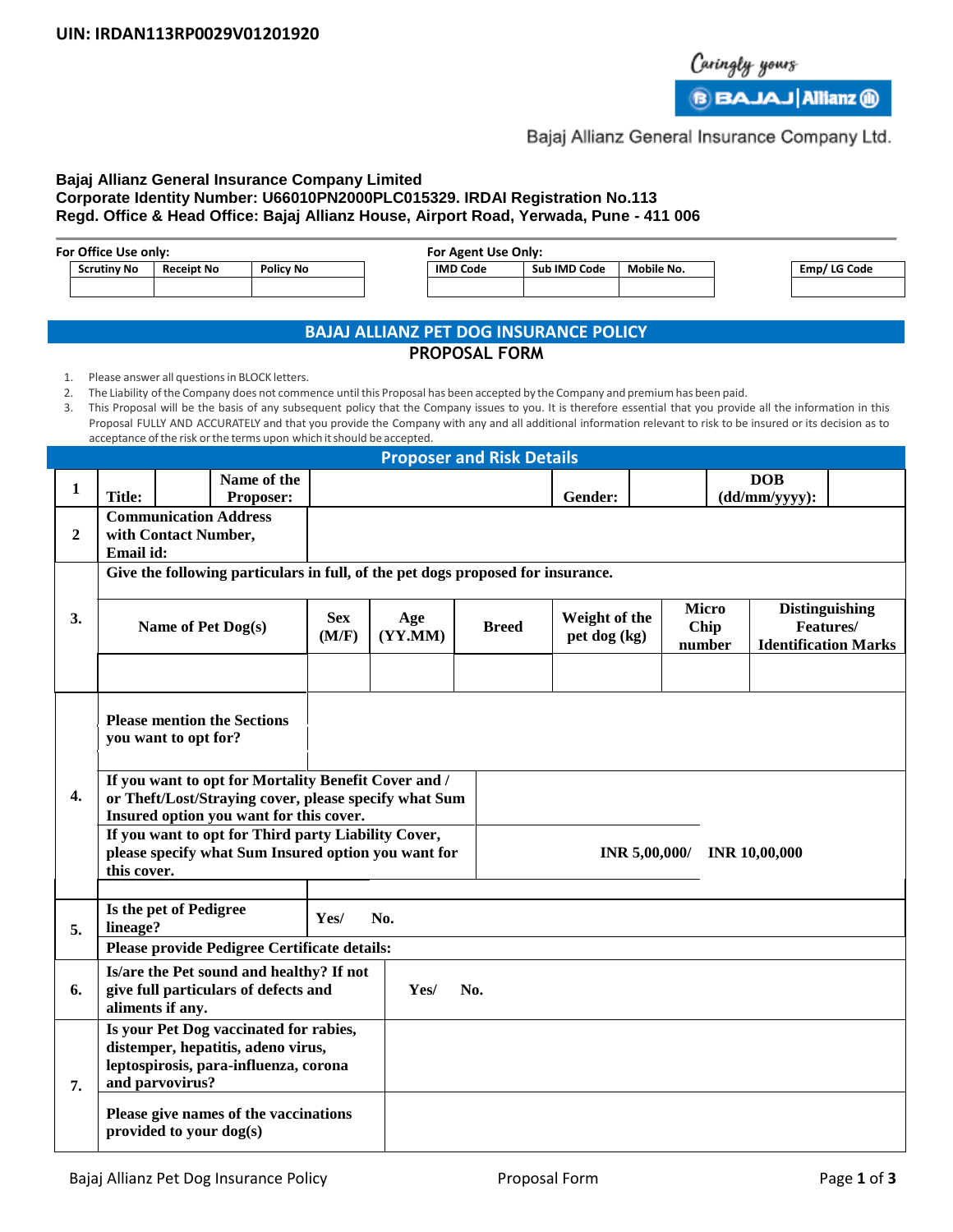

Caringly yours<br>**BBAJAJ** Allianz **(1)** 

Bajaj Allianz General Insurance Company Ltd.

| 8.                                                                                                                                 | Give details of diseases/ conditions pet(s)<br>suffered in past.                                                                                                                                                                                                                                                                           |                      |                 |                               |  |  |  |  |
|------------------------------------------------------------------------------------------------------------------------------------|--------------------------------------------------------------------------------------------------------------------------------------------------------------------------------------------------------------------------------------------------------------------------------------------------------------------------------------------|----------------------|-----------------|-------------------------------|--|--|--|--|
| 9.                                                                                                                                 | Is your dog spayed or castrated?                                                                                                                                                                                                                                                                                                           | Yes/<br>No.          |                 |                               |  |  |  |  |
|                                                                                                                                    | If yes, please state the reasons.                                                                                                                                                                                                                                                                                                          |                      |                 |                               |  |  |  |  |
| 10.                                                                                                                                | Which cover do you want to opt for?<br>(in case your pet dog is over the age of 4 years)<br>Options-<br>A. No cover for initial 90 days for specified illnesses<br>B. Present most recent medical test reports of the dog of<br>biochemistry test, circulatory blood count, urine test, chest xray<br>** Cost to be borne by Pet Dog Owner | <b>Option A</b>      | <b>Option B</b> |                               |  |  |  |  |
| 11.                                                                                                                                | Which Plan do you want to opt for?                                                                                                                                                                                                                                                                                                         | Plan A               | <b>Plan B</b>   |                               |  |  |  |  |
| 12.                                                                                                                                | Have you lost any animal/s during the last three years? If so<br>state particulars.                                                                                                                                                                                                                                                        |                      |                 |                               |  |  |  |  |
|                                                                                                                                    | Year                                                                                                                                                                                                                                                                                                                                       | <b>Cause of Loss</b> |                 | <b>Number of Animals Lost</b> |  |  |  |  |
| a.                                                                                                                                 |                                                                                                                                                                                                                                                                                                                                            |                      |                 |                               |  |  |  |  |
| b.                                                                                                                                 |                                                                                                                                                                                                                                                                                                                                            |                      |                 |                               |  |  |  |  |
| c.                                                                                                                                 | <b>Previous Pet (s) Insurance and Claims</b>                                                                                                                                                                                                                                                                                               |                      |                 |                               |  |  |  |  |
| 13.                                                                                                                                | experience (for the last three years)                                                                                                                                                                                                                                                                                                      |                      |                 |                               |  |  |  |  |
|                                                                                                                                    | Has any Company or Underwriter<br>[a] Declined insurance of any of your                                                                                                                                                                                                                                                                    |                      |                 |                               |  |  |  |  |
|                                                                                                                                    | pet dogs or                                                                                                                                                                                                                                                                                                                                |                      |                 |                               |  |  |  |  |
| 14.                                                                                                                                | [b] Declined to renew the insurance                                                                                                                                                                                                                                                                                                        |                      |                 |                               |  |  |  |  |
|                                                                                                                                    | [c] Increased your premium or imposed<br>special conditions on renewal?                                                                                                                                                                                                                                                                    |                      |                 |                               |  |  |  |  |
| 15.                                                                                                                                | Any other information material to the<br>risk or the terms upon which cover<br>might be offered.                                                                                                                                                                                                                                           |                      |                 |                               |  |  |  |  |
|                                                                                                                                    |                                                                                                                                                                                                                                                                                                                                            |                      |                 |                               |  |  |  |  |
| <b>Payment Details</b><br>Mode of Payment:<br>Cheque<br>DD<br>Others<br>Cash                                                       |                                                                                                                                                                                                                                                                                                                                            |                      |                 |                               |  |  |  |  |
| Cheque-Given by:<br>Spouse<br>Father<br>Mother<br>Son/Daughter<br>Employer/Employee<br>Financier                                   |                                                                                                                                                                                                                                                                                                                                            |                      |                 |                               |  |  |  |  |
|                                                                                                                                    |                                                                                                                                                                                                                                                                                                                                            |                      |                 |                               |  |  |  |  |
| To support our Go Green initiative, we will send policy copy link on your registered mobile number / email id. This is a digitally |                                                                                                                                                                                                                                                                                                                                            |                      |                 |                               |  |  |  |  |
|                                                                                                                                    | signed valid document. Please tick the box, if you still want to receive physical copy of your insurance policy.<br>GoGreen                                                                                                                                                                                                                |                      |                 |                               |  |  |  |  |